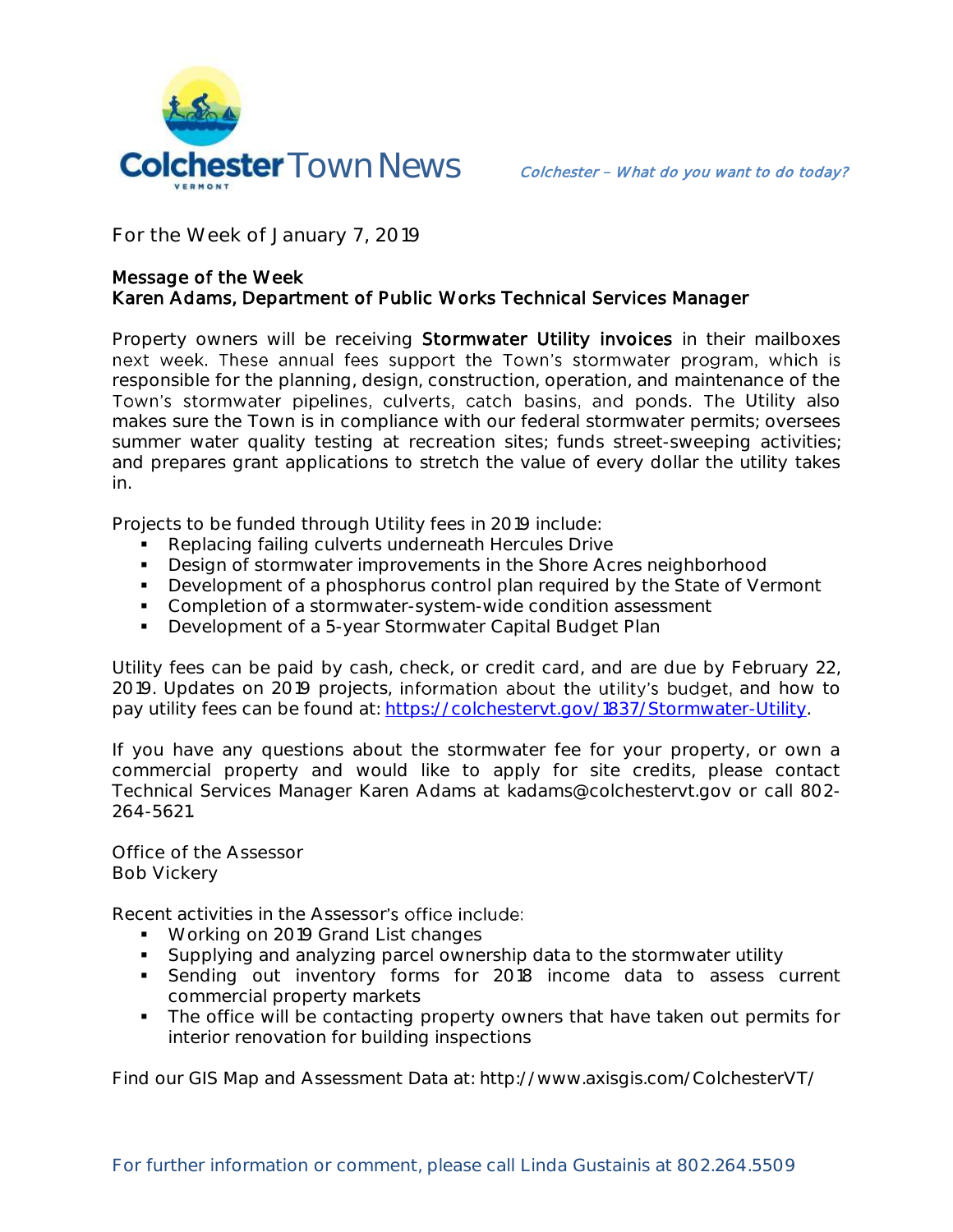

For more about the Assessor's Department visit<http://colchestervt.gov/assessor> or call (802) 264-5670.

**Office of the Town Clerk Julie Graeter**

Happy New Year to Colchester residents from the Town Clerk's Office!

Do you have a canine pal? Did you know it's required by law to license your pup with the Town? It's that time and the Town Clerk's Office is hosting a new contest for dogs and their owners called "Your Dog is #1" until January 31st. You and your furbuddy will be automatically entered when you register for (or renew) your dog's license! The Grand Prize includes a special "#1" 2019 dog tag, a FREE dog license in 2020, and a basket of doggie swag that your pooch is sure to love! For more information about the contest and dog licensing rates and conditions visit: http://colchestervt.gov/323/Dog-Licensing.

For more about the Town Clerk's Office visit <http://colchestervt.gov/townclerk> or call (802) 264-5520.

**Upcoming Town Meetings:** 

- **Burnham Library Trustees Meeting:** Thursday, January 17, 4:30 pm. The library's trustees meet monthly, and meetings are open to the public.
- **Planning Commission:** 1st & 3rd Tuesdays of the month, 7:00PM: Next meeting: 1/15/19
- **Development Review Board:** 2nd Wednesday of the month, 7:00PM. February meeting: 2/13/19
- **Recreation Advisory Board:** 2nd Wednesday of the month, 7:00AM, Champlain Room, 2nd floor. February meeting: 2/13/19
- **Conservation Commission:** 3rd Monday of the month, 7:00PM, at the Bayside Activity Center or per agenda. Next meeting: 1/21/19
- **Selectboard:** 2nd & 4th Tuesdays of the month, 6:30PM. Next meeting: 1/22/19

(All meetings take place at the Colchester Town Offices, 781 Blakely Road, in the Outer Bay Conference Room on the 3<sup>rd</sup> floor unless otherwise noted.)

**Upcoming events:** 

- Colchester's Got Talent! Auditions: Jan. 17, 2019 @ CHS Theatre. Starts at 2:30pm with auditions every 5 minutes. Fill out an Entry Form at: <http://bit.ly/ColchestersGotTalentEntry>
- **36th Annual Winter Carnival: Feb. 1, 2, & 3, 2019.** Theme: "Myth & Magic" | Entry Bracelets: \$7/person. Full schedule available in January.